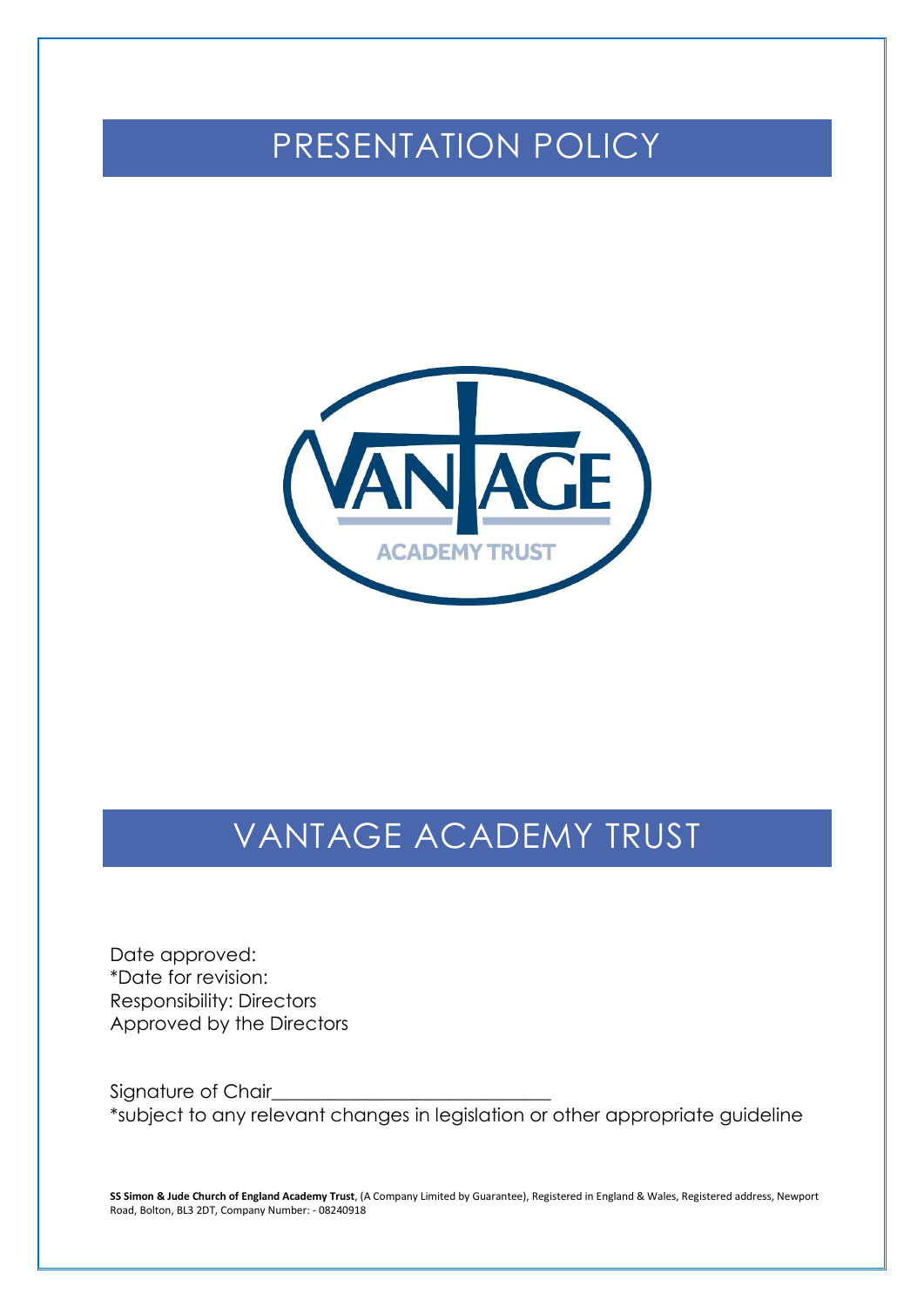#### Labels

Each child's book is to have a pre-printed label with the child's name, year group and subject area. The books are to be stored within the classroom and should be easily accessible. There are different books for each subject area and it is expected that each piece of work will be quality marked (see marking policy). When books are completed, they are to be stored in the classroom and a new printed label put on the next book.

#### Procedure

- 1. Long date (Day, date and Month) to be written (left hand side) in all subjects for KS1 and KS2 apart from Maths. Underlined neatly with a pencil and ruler in Year 2 Summer term and KS2 all year round. Short date to be written in maths with dots separating for example 08.03.17. This is to be underlined.
- 2. Leave a single line after the date
- 3. Learning Intentions (LI) to be written (left hand side) in all subjects for KS1 and KS2.
- 4. Leave a single line after the Learning Intentions before starting work.
- 5. No felt-pens to be used in any exercise books.
- 6. One single line, using a ruler, to cross any mistakes out.
- 7. No rubbers apart from art.
- 8. Huge emphasis at the start of the year on presentation and the importance of pride.
- 9. The handwriting guidelines must be adhered to. Handwriting should be of a similar standard to that demonstrated in the books from specific handwriting lessons.

### **This year in particular, we will have a strong focus on presentation across all subjects across school.**

## **Books will be collected by SLT, Team Leaders, Subject Leaders at various points throughout the year and scrutinised!**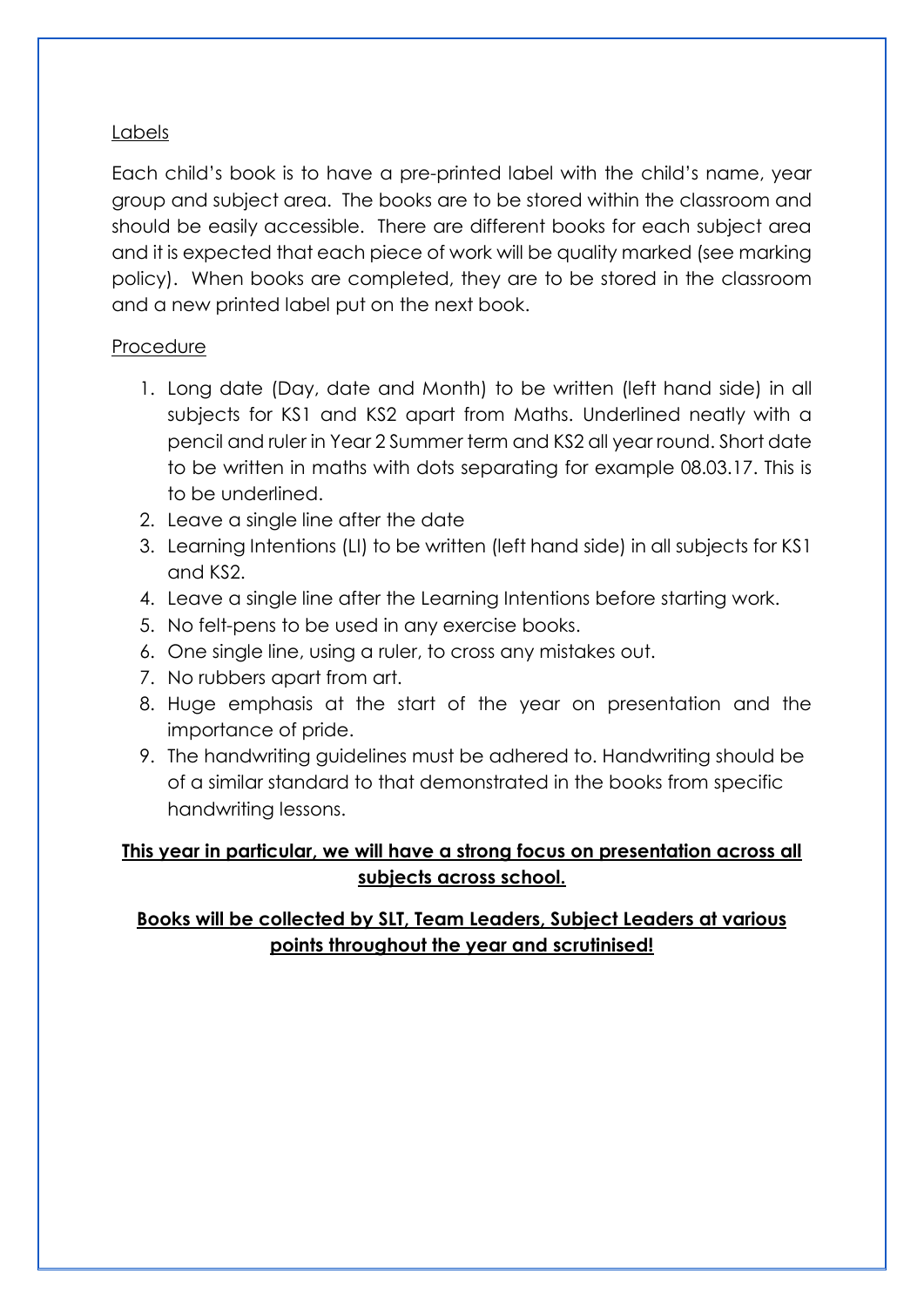#### **St James CE Primary School Display Guidelines**

Every class needs to be tidy and clutter free. Children should have access to basic provision every day. This includes sharp pencils, sharp colouring pencils, pens and rulers (as appropriate).

Every class needs-

• A working wall display- maths and English. This needs to include your key questions, vocabulary etc that the children are learning that week.

- Smiley chart
- Days of the week
- Months of the year
- 3 Before Me
- Letter formation arranged in grass, sky etc.

• IPC display- title, learning outcomes, knowledge harvest, entry point, evidence of learning for each subject, key vocabulary, challenging questions, KSU comments by teacher, evidence of rubric assessment, exit point and KSU definitions. Include lots of work not just 1 or 2 pieces.

- Presentation charter
- Noise monitor
- Traffic lights
- Times table ladder
- Kagan structures appropriate to year group
- All work needs to be backed unless not appropriate.

• All posters or information needs to be big enough for children to read from their seats. Lettering must be in cursive lettering.

RE display and worship area (see worship handbook for details)